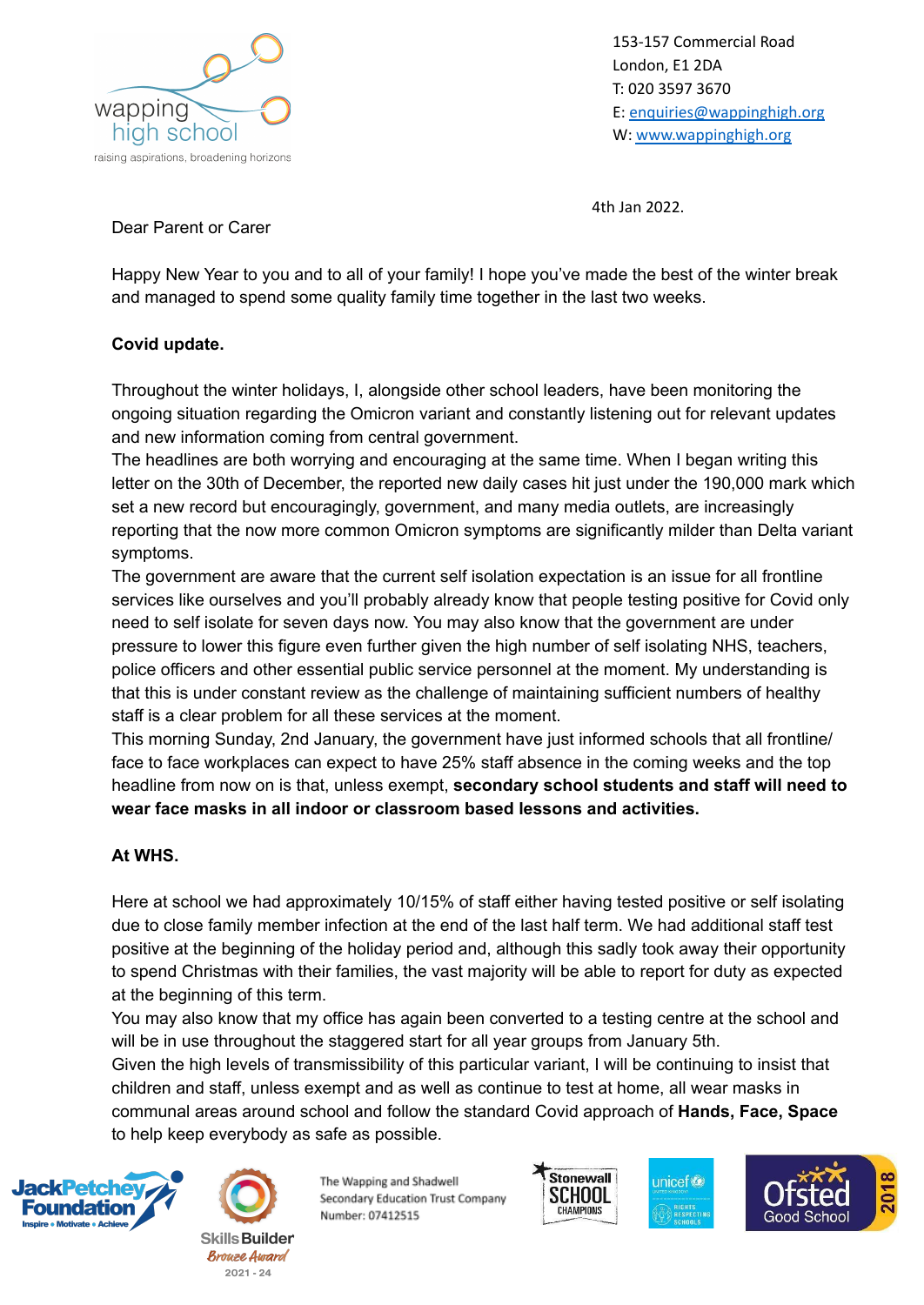**Please do make it clear to your child that, unless they are exempt, from now on they will also be expected to wear a face covering in classrooms.**

**I'm hoping we don't have to come to this and I realise how challenging it will be for everyone at WHS wearing a mask all day, but in the interests of safety at this challenging time for us, any refusal to comply may lead to your child being sent home. Please see Mr Raw's letter, which I've added at the end of my letter for more information here.**

# **Our options if the situation worsens.**

It remains a very high priority for me to ensure that every one of our students continues to be able to come to school every day and receive the highest standards of education here at WHS. A number of other local Tower Hamlets schools were forced to send individual year groups home due to a lack of available staff at the end of last half term but thankfully we managed to avoid being in that situation.

What WHS and other schools have found compoundingly concerning is that the supply agencies which we often use for teacher cover have also now only limited numbers of available supply staff due to Covid isolation.

The number of new cases growing at the rate they are is, of course, worrying and if the situation worsens then I cannot guarantee that I will be able to have enough staff to provide a safe and adequate learning experience for everyone.

Although I fully intend to avoid sending any individual year group home, I may well have to take this necessary action if these additional staff can't be found and/or the government decide not to reduce the isolation period which is looking increasingly unlikely now.

If we do need to take this action then rest assured we will ensure the quality of remote learning is the very best it can be and we will resume face-to-face learning as soon as staff become available again.

# **Volunteers**

You may well be aware that the government is asking for retired teachers to help out at this critical time regarding predicted worsening staff absence from January onwards.

You may also be aware that in the USA, other members of local communities around schools that have been equally hit hard by school staff absence have also been asked to give up some time to help support their local school.

I would therefore like to ask any of you that has a current DBS check, and is a retired teacher or a retired LSA, or somebody that does community work etc, if you would like to help us out in this most challenging of situations then please do contact me directly on

headteacher@wappinghigh.org and I'd be delighted to work out with you how you might help. We would all be most appreciative here if you could help out in any way you feel you can.

Finally, please do take care at this continuingly challenging time and do your best to get your child upbeat and optimistic about the remainder of this important year of their secondary education.

My best wishes for 2022.

Gary Nelson Headteacher



The Wapping and Shadwell Secondary Education Trust Company Number: 07412515